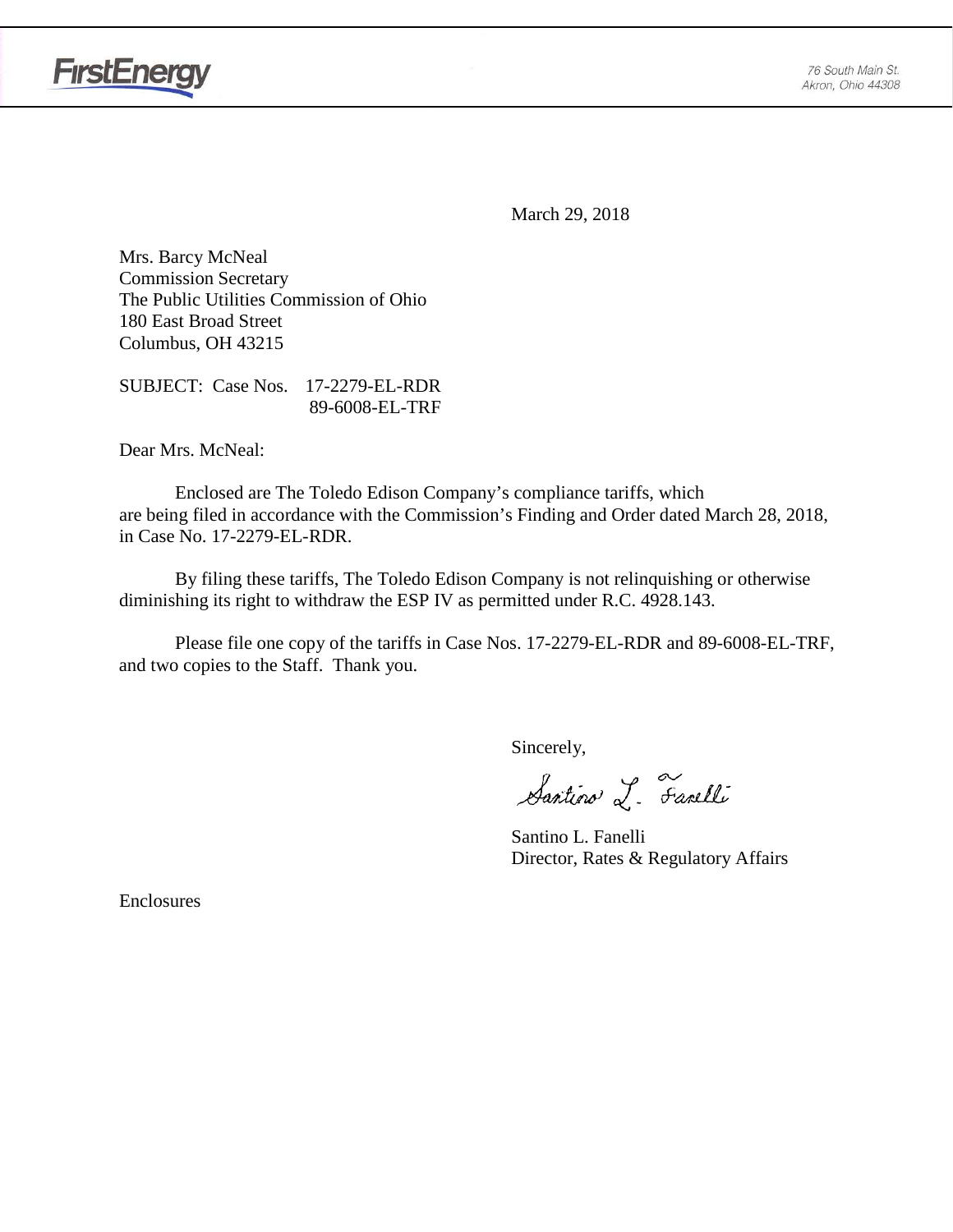## **TABLE OF CONTENTS**

The following rates, rules and regulations for electric service are applicable throughout the Company's service territory except as noted.

|                                                        | <b>Sheet</b> | <b>Effective</b><br><b>Date</b> |
|--------------------------------------------------------|--------------|---------------------------------|
| <b>TABLE OF CONTENTS</b>                               | 1            | $04 - 01 - 18$                  |
| <b>DEFINITION OF TERRITORY</b>                         | 3            | 01-23-09                        |
| <b>ELECTRIC SERVICE REGULATIONS</b>                    | 4            | 06-01-16                        |
| <b>ELECTRIC SERVICE SCHEDULES</b>                      |              |                                 |
| Residential Service (Rate "RS")                        | 10           | 01-23-09                        |
| General Service - Secondary (Rate "GS")                | 20           | 01-23-09                        |
| General Service - Primary (Rate "GP")                  | 21           | 01-23-09                        |
| General Service - Subtransmission (Rate "GSU")         | 22           | 01-23-09                        |
| General Service - Transmission (Rate "GT")             | 23           | 01-23-09                        |
| <b>Street Lighting Provisions</b>                      | 30           | 01-23-09                        |
| Street Lighting (Rate "STL")                           | 31           | 06-01-09                        |
| Traffic Lighting (Rate "TRF")                          | 32           | 01-23-09                        |
| Private Outdoor Lighting (Rate "POL")                  | 33           | 06-01-09                        |
| <b>Experimental Company Owned LED Lighting Program</b> | 34           | 06-01-16                        |
| <b>MISCELLANEOUS CHARGES</b>                           | 75           | 07-05-12                        |
| <b>OTHER SERVICE</b>                                   |              |                                 |
| <b>Partial Service</b>                                 | 52           | $01 - 01 - 06$                  |
| Residential Renewable Energy Credit Purchase Program   | 60           | 10-01-09                        |
| <b>Cogeneration and Small Power Producer</b>           | 70           | 08-03-17                        |
| <b>Interconnection Tariff</b>                          | 76           | 05-06-16                        |

Filed pursuant to Orders dated March 25, 2009, August 25, 2010, July 18, 2012, March 31, 2016 and March 28, 2018 in Case Nos. 08-935-EL-SSO et al., 10-388-EL-SSO, 12-1230-EL-SSO, and 14-1297-EL-SSO, respectively and

Case No. 17-2279-EL-RDR, before

The Public Utilities Commission of Ohio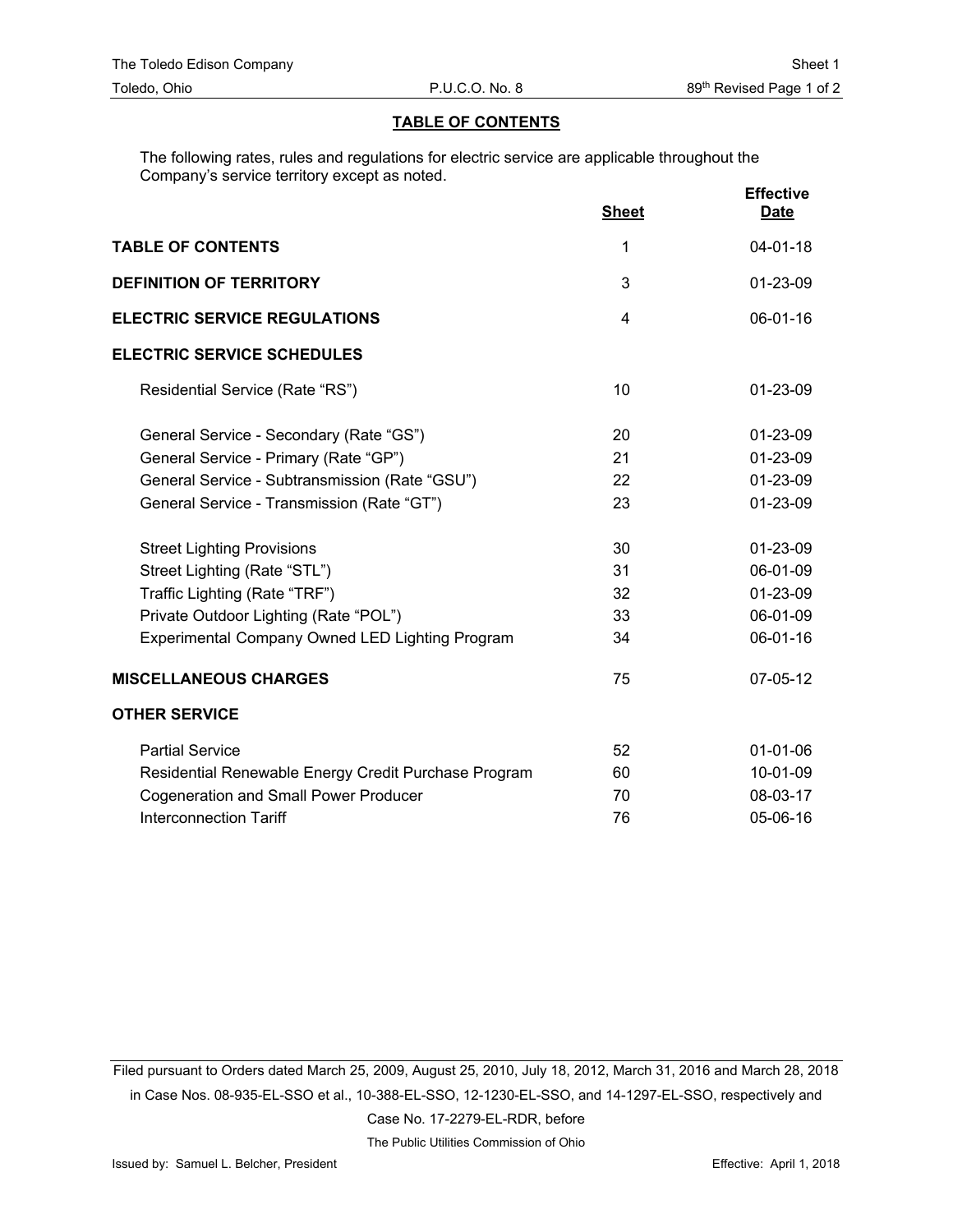## **TABLE OF CONTENTS**

|                                                     |              | <b>Effective</b> |
|-----------------------------------------------------|--------------|------------------|
| <b>RIDERS</b>                                       | <b>Sheet</b> | <b>Date</b>      |
| Summary                                             | 80           | $01 - 01 - 17$   |
| <b>Residential Distribution Credit</b>              | 81           | $05 - 21 - 10$   |
| <b>Transmission and Ancillary Services</b>          | 83           | 09-10-10         |
| <b>Alternative Energy Resource</b>                  | 84           | 04-01-18         |
| <b>School Distribution Credit</b>                   | 85           | 06-01-09         |
| <b>Business Distribution Credit</b>                 | 86           | 01-23-09         |
| <b>Hospital Net Energy Metering</b>                 | 87           | 10-27-09         |
| Economic Development (4a)                           | 88           | 01-23-09         |
| <b>Universal Service</b>                            | 90           | $01 - 01 - 18$   |
| State kWh Tax                                       | 92           | 01-23-09         |
| <b>Net Energy Metering</b>                          | 93           | 10-27-09         |
| Delta Revenue Recovery                              | 96           | 04-01-18         |
| Demand Side Management                              | 97           | $01 - 01 - 16$   |
| Reasonable Arrangement                              | 98           | 06-01-09         |
| <b>Distribution Uncollectible</b>                   | 99           | 04-01-18         |
| Economic Load Response Program                      | 101          | 06-01-16         |
| <b>Generation Cost Reconciliation</b>               | 103          | 04-01-18         |
| Fuel                                                | 105          | 12-14-09         |
| Advanced Metering Infrastructure / Modern Grid      | 106          | $04 - 01 - 18$   |
| Line Extension Cost Recovery                        | 107          | $01 - 01 - 15$   |
| Delivery Service Improvement                        | 108          | $01 - 01 - 12$   |
| <b>PIPP Uncollectible</b>                           | 109          | 04-01-18         |
| <b>Non-Distribution Uncollectible</b>               | 110          | 04-01-18         |
| <b>Experimental Real Time Pricing</b>               | 111          | 06-01-17         |
| <b>Experimental Critical Peak Pricing</b>           | 113          | 06-01-17         |
| <b>Generation Service</b>                           | 114          | 06-01-17         |
| Demand Side Management and Energy Efficiency        | 115          | $01 - 01 - 18$   |
| <b>Economic Development</b>                         | 116          | 04-01-18         |
| <b>Deferred Generation Cost Recovery</b>            | 117          | 06-01-09         |
| <b>Deferred Fuel Cost Recovery</b>                  | 118          | 06-21-13         |
| Non-Market-Based Services                           | 119          | 04-01-18         |
| Residential Deferred Distribution Cost Recovery     | 120          | $01-01-12$       |
| Non-Residential Deferred Distribution Cost Recovery | 121          | $01-01-12$       |
| <b>Residential Electric Heating Recovery</b>        | 122          | $01 - 01 - 18$   |
| <b>Residential Generation Credit</b>                | 123          | $10 - 31 - 17$   |
| <b>Delivery Capital Recovery</b>                    | 124          | 03-01-18         |
| Phase-In Recovery                                   | 125          | $01 - 01 - 18$   |
| <b>Government Directives Recovery</b>               | 126          | 06-01-16         |
| Automated Meter Opt Out                             | 128          | $01 - 01 - 15$   |
| <b>Ohio Renewable Resources</b>                     | 129          | 06-01-16         |
| Commercial High Load Factor Experimental TOU        | 130          | 06-01-17         |
| <b>Distribution Modernization</b>                   | 132          | 03-01-18         |
|                                                     |              |                  |

Filed pursuant to Orders dated March 25, 2009, August 25, 2010, July 18, 2012, March 31, 2016 and March 28, 2018 in Case Nos. 08-935-EL-SSO et al., 10-388-EL-SSO, 12-1230-EL-SSO, and 14-1297-EL-SSO, respectively and

Case No. 17-2279-EL-RDR, before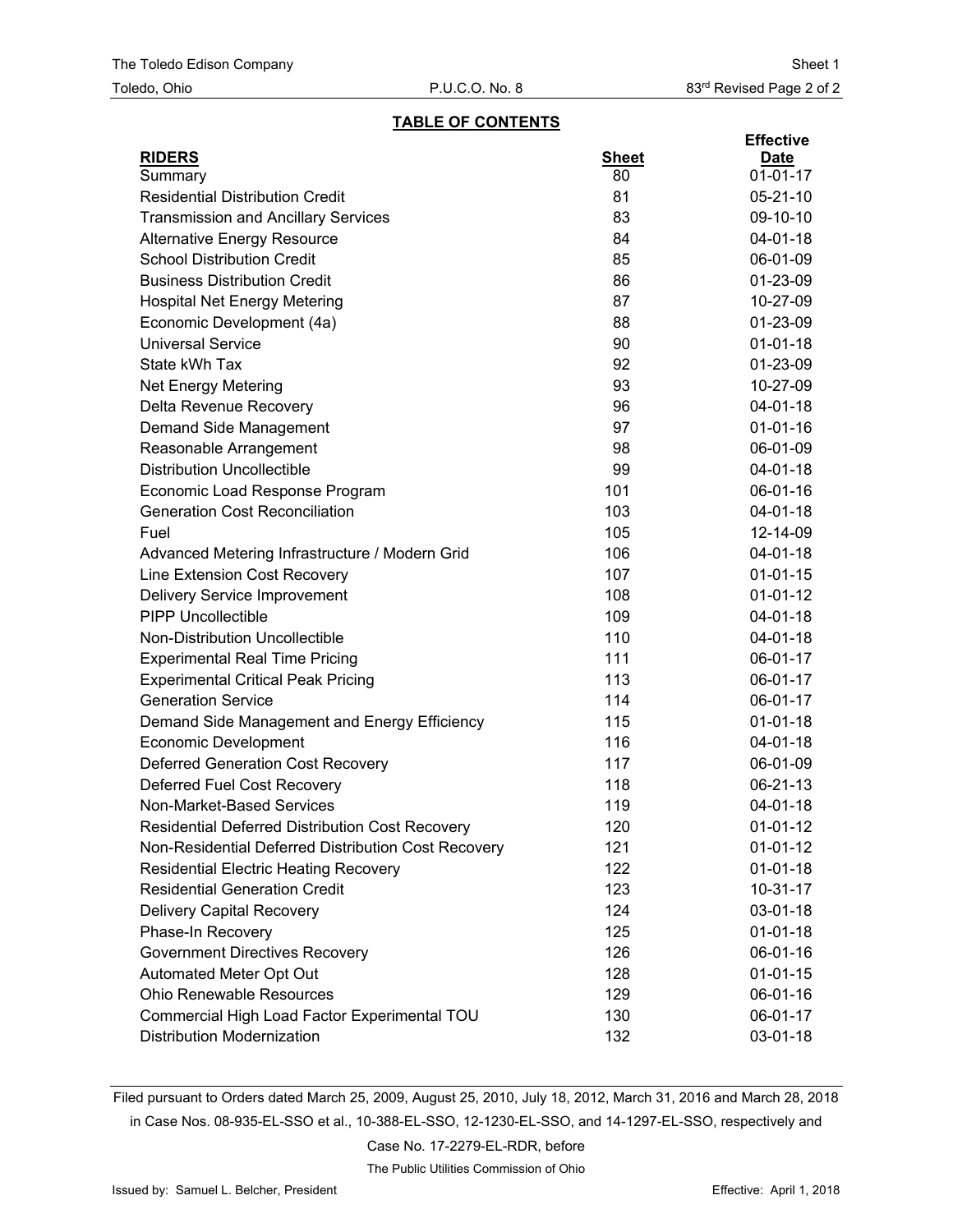# **RIDER DUN Distribution Uncollectible Rider**

## **APPLICABILITY:**

Applicable to any customer who receives electric service under the Company's rate schedules. The Distribution Uncollectible Rider (DUN) charge will apply, for all rate schedules, effective for service rendered beginning April 1, 2018, for all kWhs per kWh. This Rider is not avoidable for customers during the period the customer takes electric generation service from a certified supplier.

# **RATE:**

DUN charge 0.0448¢

#### **RIDER UPDATES:**

The charges contained in this Rider shall be updated and reconciled on a quarterly basis. No later than December 1st, March 1st, June 1st and September 1st of each year, the Company shall file with the PUCO a request for approval of the rider charges which, unless otherwise ordered by the PUCO, shall become effective on a service rendered basis on January 1st, April 1st, July 1st and October 1st of each year. This Rider is subject to reconciliation, including, but not limited to increases or refunds. Such reconciliation shall be based solely upon the results of audits ordered by the Commission in accordance with the July 18, 2012 Opinion and Order in Case No. 12-1230-EL-SSO, and the March 31, 2016 Opinion and Order in Case No. 14-1297-EL-SSO.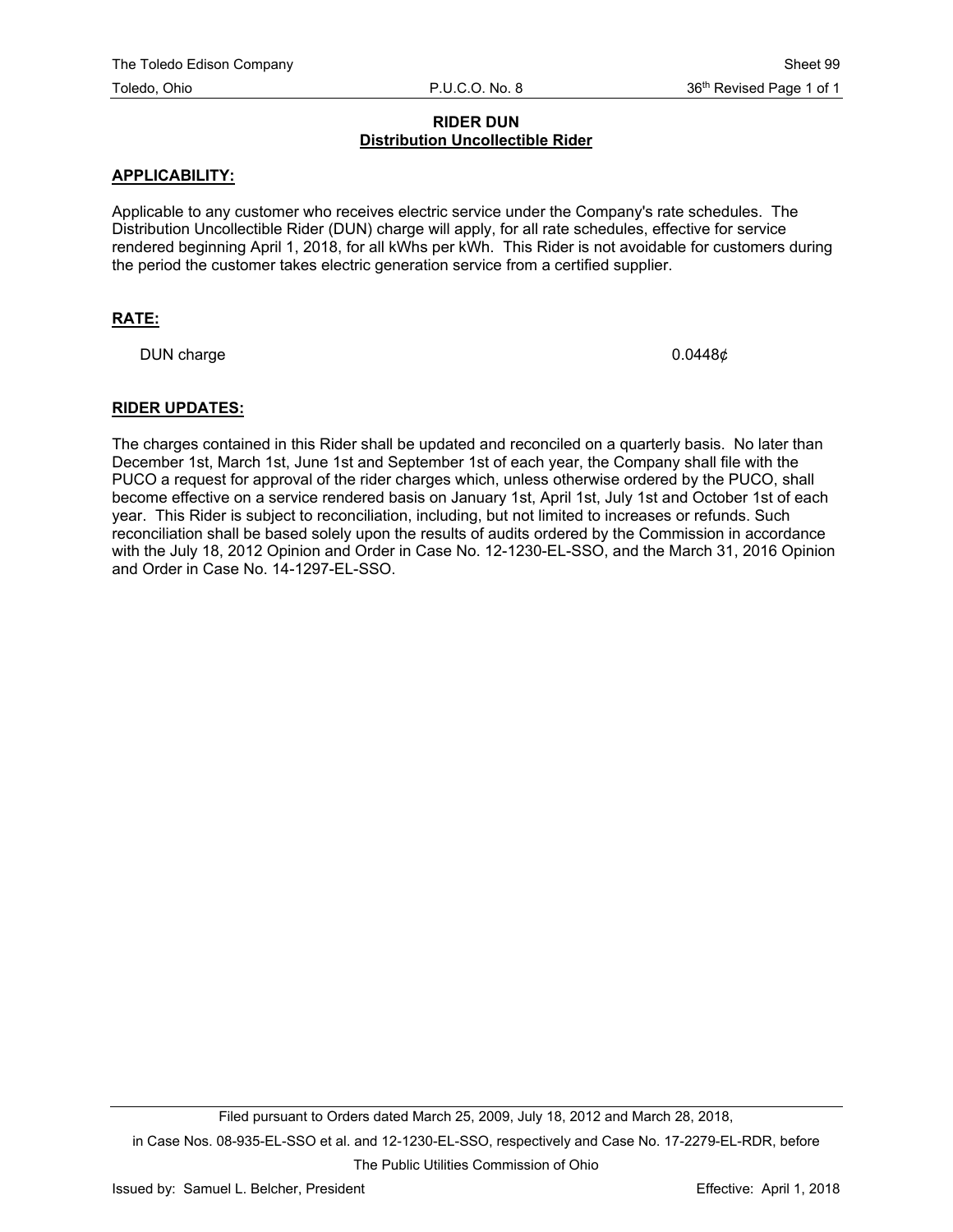# **RIDER GCR Generation Cost Reconciliation Rider**

| <b>GCR Deferral Balance</b> |          | $[(B_P - GCR_{REV} - GEN_{REV} + E_S + E_{CBP}) + I]$<br>$=$                                                                                             |
|-----------------------------|----------|----------------------------------------------------------------------------------------------------------------------------------------------------------|
| <b>B</b> <sub>P</sub>       | $=$      | The actual reconciliation balance, including applicable interest, at the end of the<br>previous calculation period.                                      |
| $GCR_{REV}$ =               |          | The actual revenue associated with Rider GCR, as billed for the calculation<br>period, excluding applicable Commercial Activity Tax.                     |
| <b>GENREV</b>               | $=$      | The actual revenue associated with Riders GEN, HLF, RTP and CPP as billed for<br>the calculation period, excluding applicable Commercial Activity Tax.   |
| $E_{\rm S}$                 | $=$      | The actual cost of supplying generation service to SSO customers and<br>customers taking service under special contracts for the calculation period.     |
| <b>E</b> <sub>CBP</sub>     | $=$      | The competitive bidding process expenses.                                                                                                                |
| L                           | $=$      | The applicable interest for the calculation period at a monthly rate of 0.7066%.                                                                         |
| S                           | Ξ        | The projected kWh sales for the period during which Rider GCR will be applied.                                                                           |
| <b>CAT</b>                  | Ξ        | The Commercial Activity Tax rate as established in Section 5751.03 of the Ohio<br>Revised Code.                                                          |
| <b>LOSS</b>                 | $\equiv$ | The loss factor associated with each rate category based on service voltage.<br>(See Page 1 of Exhibit C to the Application in Case No. 08-0935-EL-SSO). |
| $LOSSAVG =$                 |          | The aggregated loss factor.                                                                                                                              |

# **AVOIDABILITY:**

The GCR charge shall equal GCR1 and GCR1 is not applied to customers during the calculation period the customer takes electric generation service from a certified supplier, unless the **GCR Deferral Balance > (10% x ES)** for two consecutive calculation periods. If the **GCR Deferral Balance > (10% x ES)** for two consecutive calculation periods, then, subject to Commission approval, GCR2 = GCR and GCR2 is not avoidable for customers who take electric generation service from a certified supplier.

Regardless, in the event that a supplier that has been providing power as a result of the competitive bid process defaults during the applicable ESP period, the Company upon its belief that such default will cause the GCR Deferral Balance to exceed the 10% threshold, may determine that the GCR charge is not avoidable for customers who take generation from a certified supplier, subject to Commission approval.

#### **RIDER UPDATES:**

The charges contained in this Rider shall be updated and reconciled on a quarterly basis. No later than December 1st, March 1st, June 1st and September 1st of each year, the Company will file with the PUCO a request for approval of the Rider charges which, unless otherwise ordered by the PUCO, shall become effective on a service rendered basis on January 1st, April 1st, July 1st and October 1st of each year. This Rider is subject to reconciliation, including, but not limited to increases or refunds. Such reconciliation shall be based solely upon the results of audits ordered by the Commission in accordance with the July 18, 2012 Opinion and Order in Case No. 12-1230-EL-SSO, and the March 31, 2016 Opinion and Order in Case No. 14-1297-EL-SSO.

in Case Nos. 10-388-EL-SSO and 14-1297-EL-SSO, respectively and Case No. 17-2279-EL-RDR, before

The Public Utilities Commission of Ohio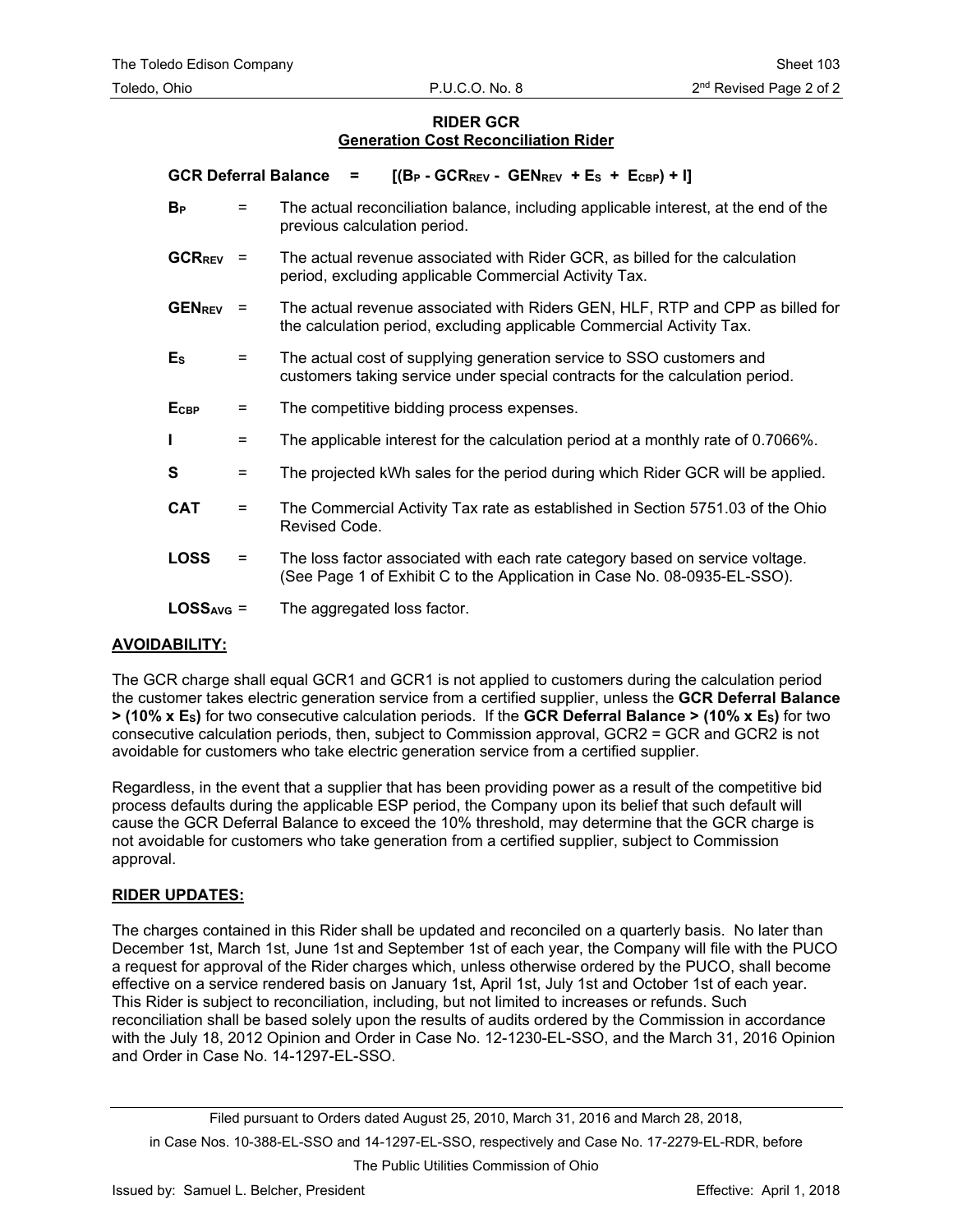## **RIDER PUR PIPP Uncollectible Rider**

# **APPLICABILITY:**

Applicable to any customer who receives electric service under the Company's rate schedules. The PIPP Uncollectible Rider (PUR) charge will apply, for all rate schedules, effective for service rendered beginning April 1, 2018, for all kWhs per kWh. This Rider is not avoidable for customers during the period the customer takes electric generation service from a certified supplier. This Rider recovers uncollectible expense associated with PIPP customers to the extent such expense is incurred by the Company and is not recovered elsewhere.

# **RATE:**

PUR charge  $0.0037$ ¢

# **RIDER UPDATES:**

The charges contained in this Rider shall be updated and reconciled on a quarterly basis. No later than December 1st, March 1st, June 1st and September 1st of each year, the Company shall file with the PUCO a request for approval of the rider charges which, unless otherwise ordered by the PUCO, shall become effective on a service rendered basis on January 1st, April 1st, July 1st and October 1st of each year. This Rider is subject to reconciliation, including, but not limited to increases or refunds. Such reconciliation shall be based solely upon the results of audits ordered by the Commission in accordance with the July 18, 2012 Opinion and Order in Case No. 12-1230-EL-SSO, and the March 31, 2016 Opinion and Order in Case No. 14-1297-EL-SSO.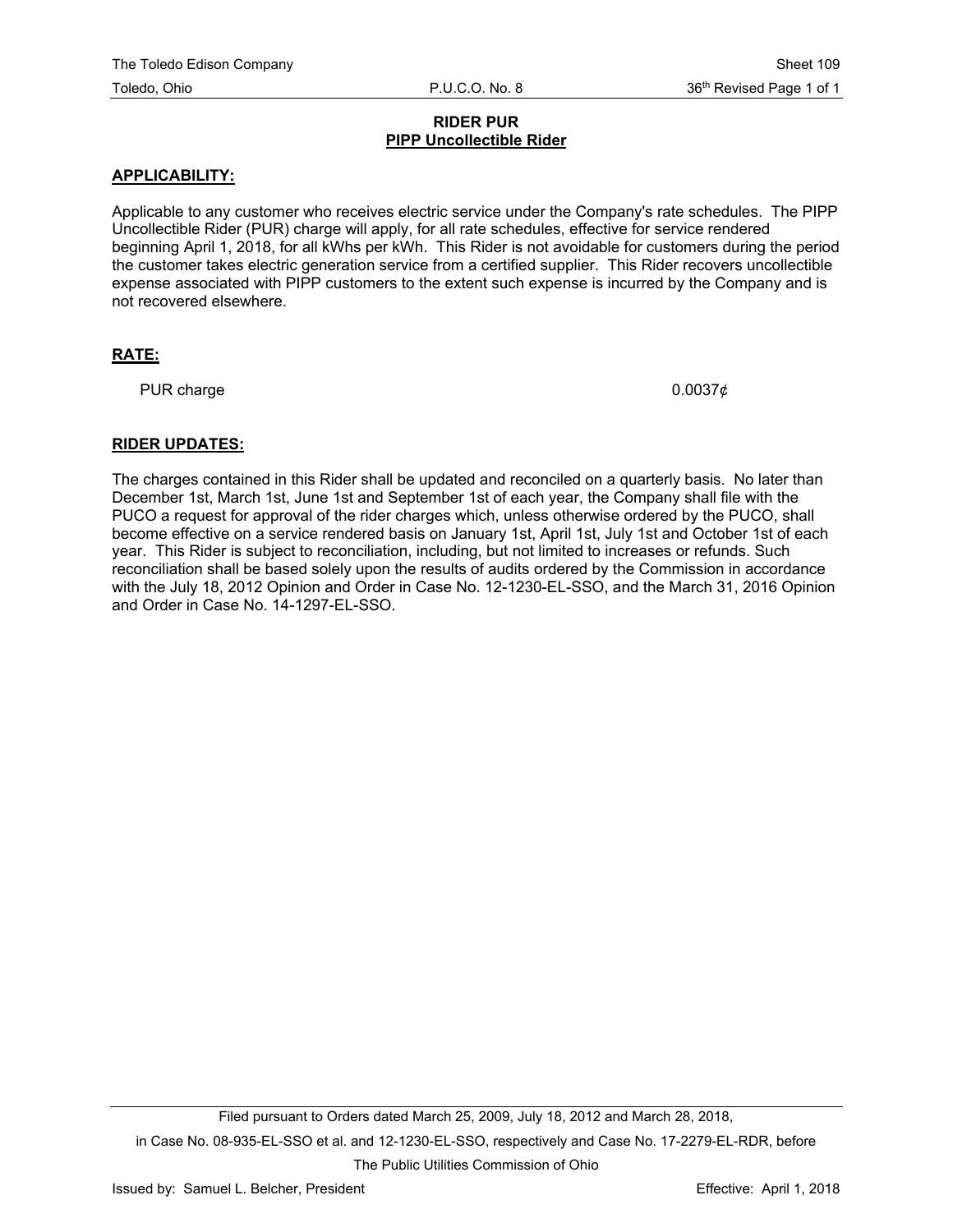## **RIDER NDU Non-Distribution Uncollectible Rider**

## **APPLICABILITY:**

Applicable to any customer who receives electric service under the Company's rate schedules. The Non-Distribution Uncollectible Rider (NDU) charge / (credit) will apply, for all rate schedules, effective for service rendered beginning April 1, 2018, for all kWhs per kWh. This Rider is not applied to customers during the period the customer takes electric generation service from a certified supplier.

# **RATE:**

NDU charge / (credit)  $0.0490\phi$ 

## **RIDER UPDATES:**

The charges / credits contained in this Rider shall be updated and reconciled on a quarterly basis. No later than December 1st, March 1st, June 1st and September 1st of each year, the Company shall file with the PUCO a request for approval of the rider charges / credits which, unless otherwise ordered by the PUCO, shall become effective on a service rendered basis on January 1st, April 1st, July 1st and October 1st of each year. This Rider is subject to reconciliation, including, but not limited to increases or refunds. Such reconciliation shall be based solely upon the results of audits ordered by the Commission in accordance with the July 18, 2012 Opinion and Order in Case No. 12-1230-EL-SSO, and the March 31, 2016 Opinion and Order in Case No. 14-1297-EL-SSO.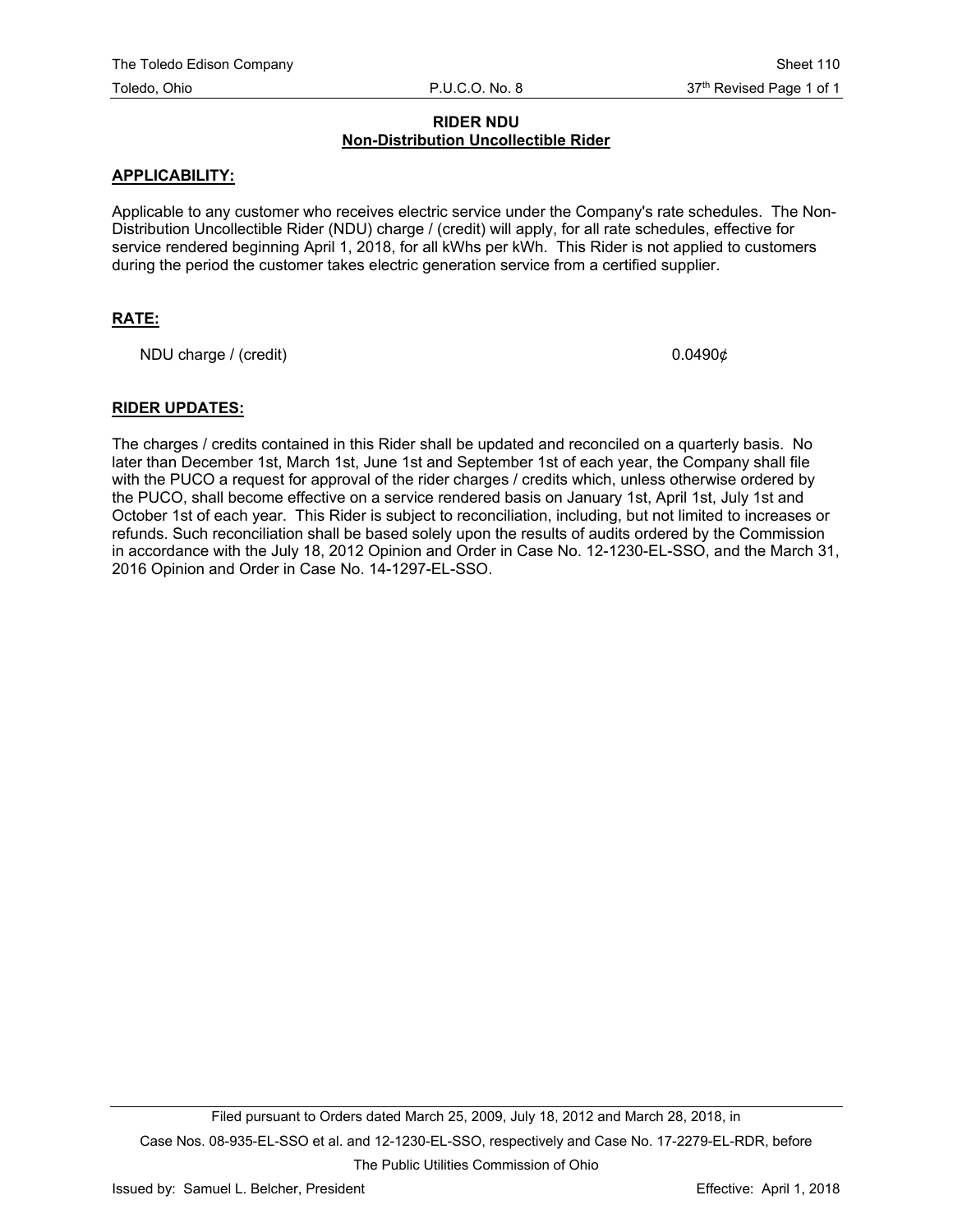## **RIDER EDR Economic Development Rider**

#### **i. Automaker Charge Provision**

#### **APPLICABILITY:**

Applicable to any customer that takes electric service under the Company's rate schedules with the exception of General Service - Transmission (GT), Street Lighting (STL), Traffic Lighting (TRF), and Private Outdoor Lighting (POL). This Automaker Charge Provision is not avoidable for customers who take electric generation service from a certified supplier.

#### **PURPOSE:**

The charges provided for by Section (i) of this Rider recover costs associated with implementation of the Automaker Credit Provision.

#### **RATE:**

The following charge will apply effective for service rendered beginning April 1, 2018, for all kWhs per kWh:

Automaker Charge  $0.0023\phi$ 

#### **RIDER UPDATES:**

The charges contained in this Rider shall be updated and reconciled on a quarterly basis. No later than December 1st, March 1st, June 1st and September 1st of each year, the Company will file with the PUCO a request for approval of the Rider charges which, unless otherwise ordered by the PUCO, shall become effective on a service rendered basis on January 1st, April 1st, July 1st and October 1st of each year. After May 31, 2024, all provisions of this Rider shall be used for reconciliation purposes only. This Rider is subject to reconciliation, including, but not limited to increases or refunds. Such reconciliation shall be based solely upon the results of audits ordered by the Commission in accordance with the July 18, 2012 Opinion and Order in Case No. 12-1230-EL-SSO, and the March 31, 2016 Opinion and Order in Case No. 14-1297-EL-SSO.

Filed pursuant to Orders dated August 25, 2010, July 18,2012, March 31, 2016 and March 28, 2018, in Case Nos. 10-388-EL-SSO, 12-1230-EL-SSO and 14-1297-EL-SSO, respectively and Case No. 17-2279-EL-RDR, before

The Public Utilities Commission of Ohio